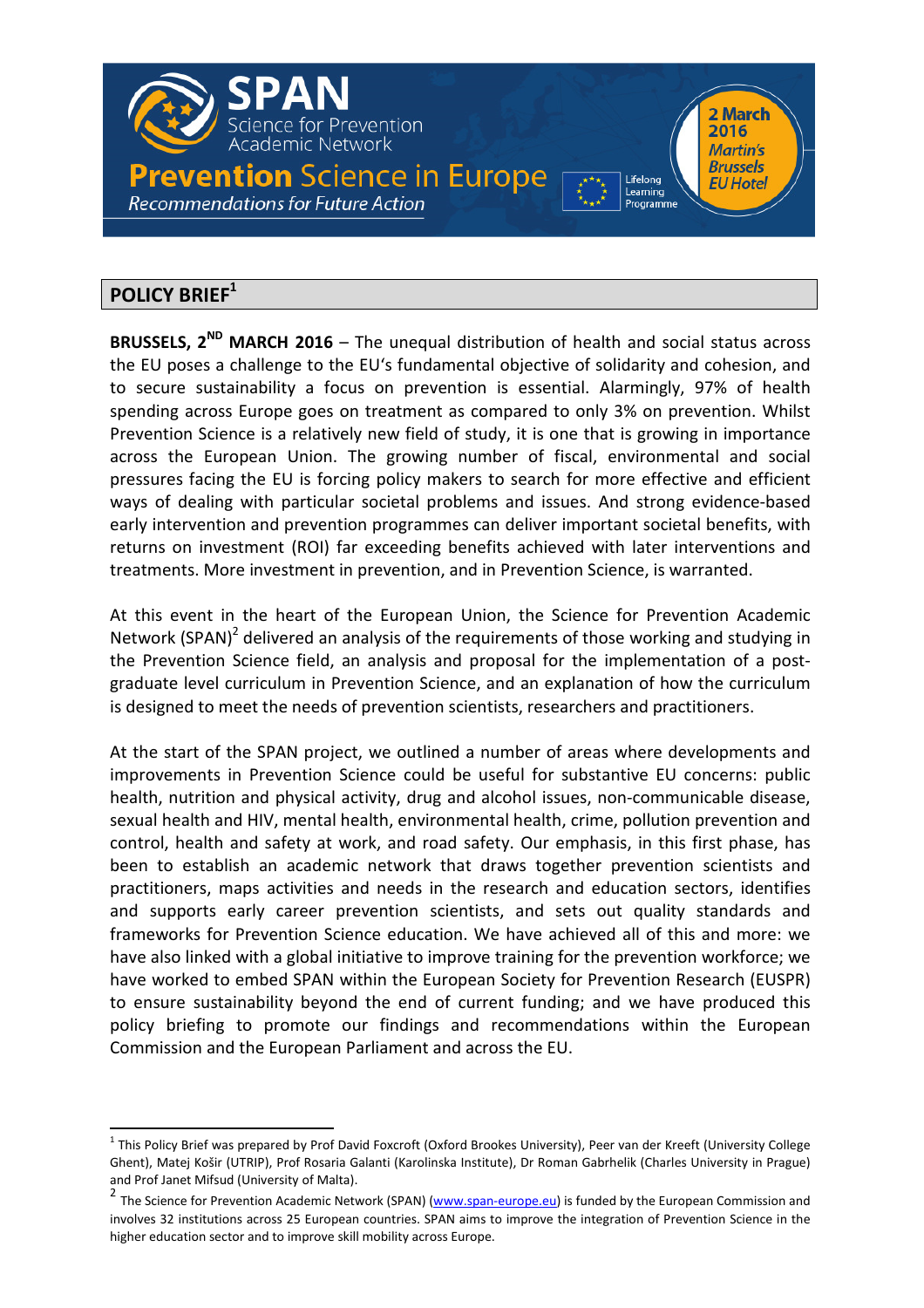#### Prevention Science education and training across Europe

One of the key objectives of SPAN was to map prevention education courses, modules and programmes. An electronic survey was distributed to 353 research groups, scientists and researchers from 40 countries. Further participants were recruited within each country via a snowball technique.

The education part of the SPAN survey obtained reports from 97 courses from 59 respondents over 26 countries. For 90 courses in 21 countries the language of delivery is mentioned, in total 16 different languages. Six courses are given in the United Kingdom, but twenty-four courses are given in English, plus four in English and another language. The majority of courses (68/71) included information about European Credit Transfer System (ECTS) credits. Some courses included work experience placements. The most important working areas of respondents, besides prevention, are psychology, public health, health promotion, education and epidemiology. Course topics cover in order of importance: public health, behavioural problems, mental health promotion, alcohol and illicit drug abuse, behavioural or lifestyle aspects.

### Knowledge and skills in the prevention workforce

Another important objective of SPAN was to understand the workforce needs of current employers of prevention workers across Europe (including prevention scientists, researchers, policy-makers and practitioners). For this research we surveyed the needs of a range of Prevention Science and policy specialists, research organisations and organisations delivering prevention support programmes.

More than 80% of SPAN survey respondents think that basic knowledge and skills (such as theoretical background/research findings, programme analysis and needs/resources assessment, programme logic models, programme implementation quality, programme evaluation, ethics in prevention) are important for the prevention workforce, but also report that there is a significant gap in knowledge and skills. The survey also showed a strong need to invest in prevention education/training regarding advocacy for quality prevention, funding, management skills and soft skills such as communication, teamwork, collaboration and networking.

#### Prevention research and development

SPAN also described the ongoing activity and the perceived development needs among researchers and research groups in the EU. In survey responses from 26 countries, three thematic areas accounted for 53% of the responses about the research group's research focus: behavioural problems, mental health and substance abuse. Funding sources were external grants (44.4%) and government (33%) with just 16% of the answers referring to University funding. The most frequently cited needs for improved quality of prevention research referred to the scientific basis of: intervention evaluation (18%); intervention implementation (17%); intervention development (13%) and policy interventions (13%). Development of general disciplinary skills (epidemiology, qualitative and quantitative methods in prevention research) was cited in 8% of the answers.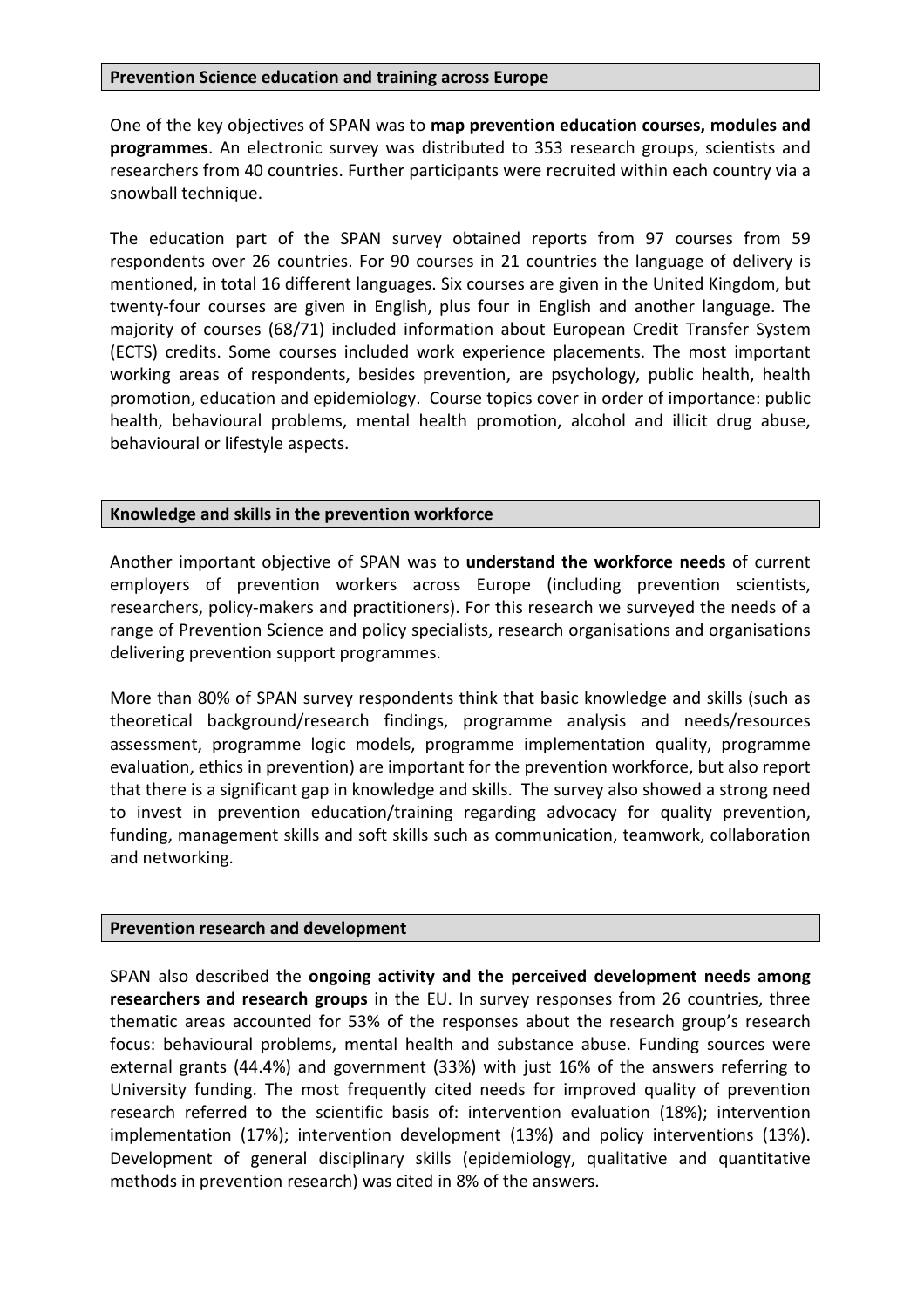Notably, most research dealt with interventions aimed at behavioural and psycho-social determinants of health, a field not included in traditional public health, therefore probably requiring new methodological approaches. In line with this, strategic directions for development concerned "applied" methodological domains (evaluation and implementation research) rather than general disciplinary methods.

### Quality standards in Prevention Science higher education in Europe

A key outcome of the SPAN project was the production of a Quality Plan for consistent development of Prevention Science in higher education in Europe. We found only a few dedicated Prevention Science courses in Europe, although relevant modules and topics were incorporated into many other higher education courses, with a high level of ECTS integration. Responses from junior researchers showed that capability in Prevention Science research across Europe could be improved by enhancing education and training provision in several areas, including intervention development, implementation and evaluation, policy research, qualitative and quantitative methods, and epidemiology<sup>3</sup>.

The **Quality Plan<sup>4</sup> is a SPAN product that translates quality policy into measurable objectives** and requirements, and outlines a sequence of steps for carrying out tasks within a specified timeframe. The Quality Plan sets out the policy, framework and tasks that are required in order to improve the integration of Prevention Science education / degree across Europe.

### A pan-European Prevention Science ECTS framework

Another important focus of SPAN was the preparation of an ECTS (European Credit Transfer System) action plan. Five ECTS information packages were compiled from Oxford Brookes University (UK), Vilnius University (Lithuania), University of Zagreb (Croatia), Karolinska Institute (Sweden) and University of Bremen (Germany). A total of 25 courses were included in the ECTS information packages; 20 of them at graduate level. Eight courses are taught in English and the remaining courses are typically taught in languages other than English. Eleven of the courses included in the information packages are offered as 'full time taught' courses and another 11 were described as 'full time taught and research' courses. Only three of the courses presented offer flexibility: one is offered as 'full time taught' or 'part time (day, taught)' while the other two are distance learning courses that can be pursued full time or part time.

Overall, we found that two of the major factors limiting integration of Prevention Science education and restricting mobility of students and academics are the language barrier and the lack of flexibility in the teaching methods employed.

<sup>&</sup>lt;sup>3</sup> Maria Rosaria Galanti et al. (2014). Mapping Prevention Science Research Activity and Capability in Europe. 5th EUSPR Conference, 16-18 October 2014, Palma de Mallorca, Mallorca

<sup>&</sup>lt;sup>4</sup> Gabrhelík, R., Foxcroft, D., Mifsud, J., Dimech, A. M., Pischke, C., Steenbock, B., Bulotaitė, L., Mulligan, K. (2015). Quality Plan for Prevention Science Education and Training in Europe. Oxford: Science for Prevention Academic Network - SPAN.